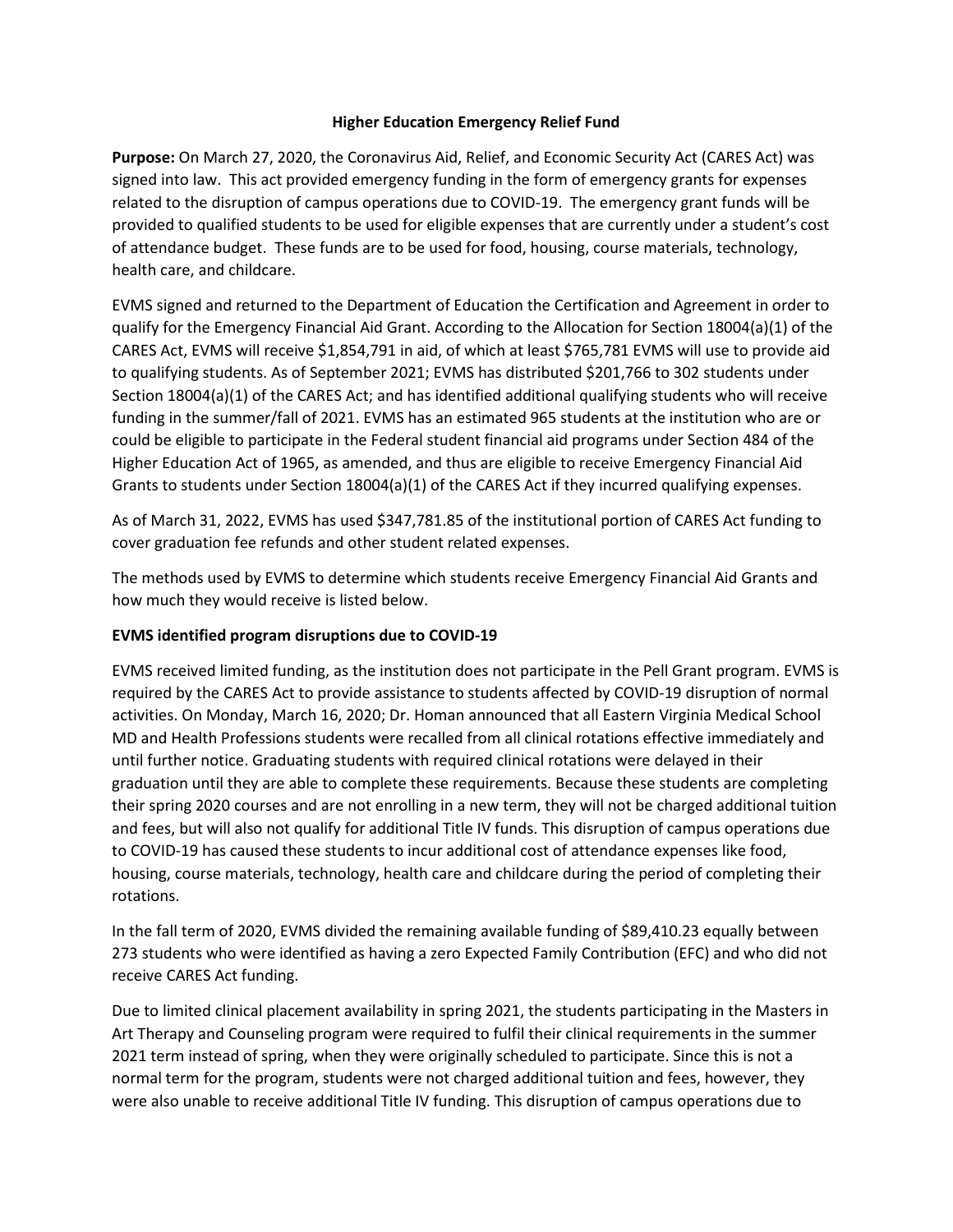COVID-19 has caused these students to incur additional costs of attendance expenses like food, housing, course materials, technology, health care and childcare during the period of completing their clinical requirements.

In the fall of 2021, EVMS distributed \$518,175.00 to 394 students based upon the students EFC. Students received a portion of the funding on a sliding scale in three groupings from EFC of \$0, EFC of \$1-999, and EFC of \$1,000-2,000. Students may have received funding in a prior distributions.

EVMS is currently evaluating the needs of students to award the remaining funding.

**Determination Method for Student Qualifications** The above disruptions of normal activities will be the focal point of the CARES ACT Emergency Funds. To qualify, a student must meet the following criteria:

- Student must be eligible for Title IV Funding. Student must:
	- o Have completed a FAFSA for the 2019-2020 Academic Year as of March 27, 2020
	- $\circ$  Be enrolled or accepted for enrollment in a degree or certificate program that is eligible for federal aid.
	- o Not be enrolled in elementary or secondary school.
	- o For currently enrolled students, be making satisfactory academic progress.
	- o Not owe an overpayment on Title IV grants or loans.
	- o Not be in default on a Title IV loan.
	- $\circ$  File "as part of the original financial aid application process" a certification that includes
		- A statement of educational purpose.
		- **E** Student's SSN.
	- o Be a U.S. citizen or national, permanent resident, or other eligible noncitizen.
	- $\circ$  Have returned fraudulently obtained Title IV funds if convicted of or pled guilty or no contest to charges.
	- o Not have fraudulently received Title IV loans in excess of annual or aggregate limits.
	- $\circ$  Have repaid Title IV loan amounts in excess of annual or aggregate limits if obtained inadvertently.
	- o Have Selective Service registration verified.
	- o Have Social Security Number verified.
	- $\circ$  Not have a federal or state conviction for drug possession or sale, with certain time limitations.
- Student must have incurred authorized expenses due to the disruption of operations at EVMS because of COVID-19
- Actively participating prior to the disruption of operations
- Actively participating in any modified learning during the disruption of operations (if applicable)

## **Disbursement of Funding**

Any student who feels that they have incurred additional cost of attendance expenses due to the disruption of operations must submit an application to the Financial Aid Office. Financial Aid will review the application and ensure the applicant meets the required qualifications. Funding will be based off of the estimated cost of attendance budget for living expenses for the applicant's specific program and additional length of educational requirements. Financial Aid will contact each applicant with the determination details. Please note, exact awarded amount will be based on number of qualifying